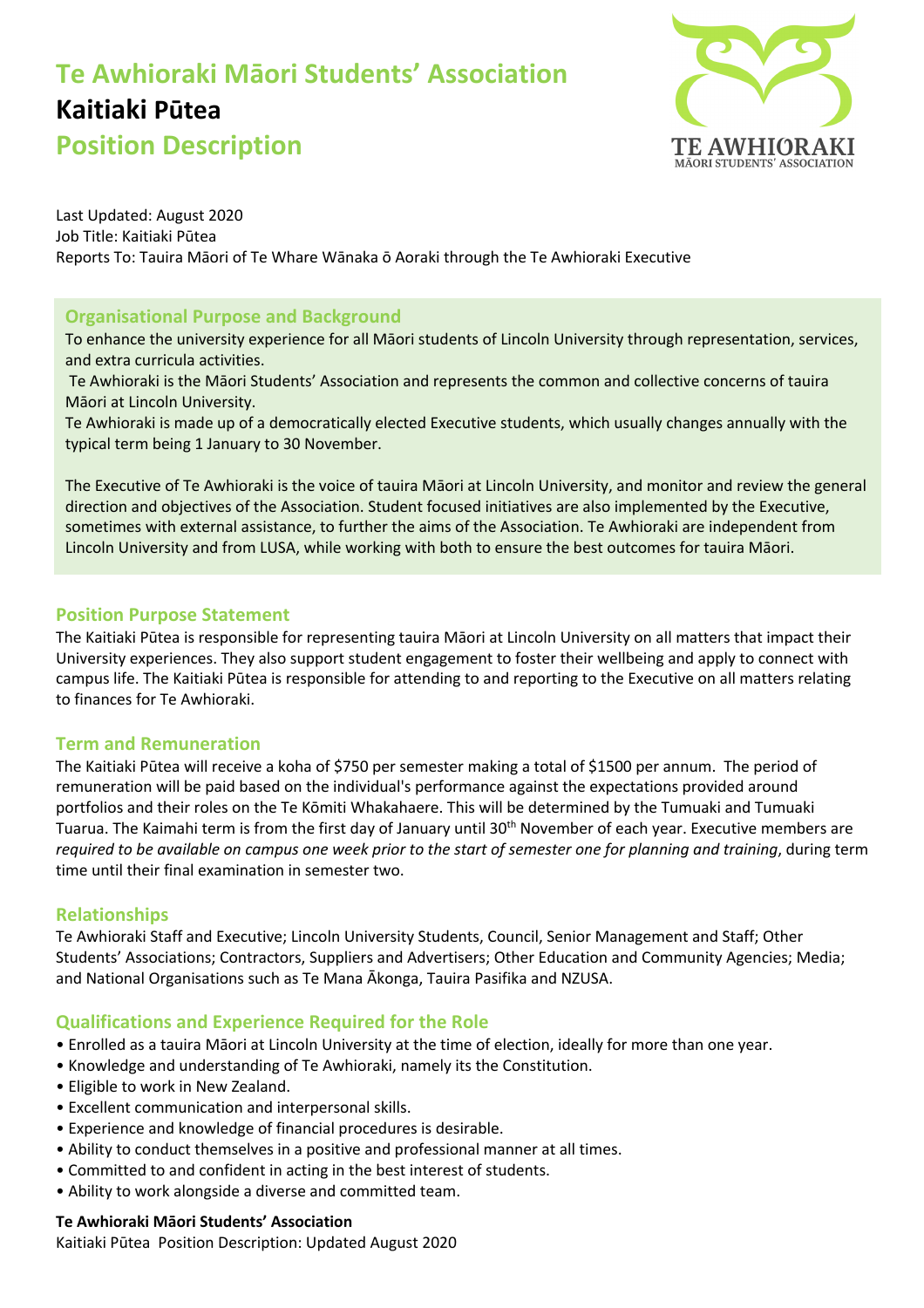# **Te Awhioraki Māori Students' Association Kaitiaki Pūtea Position Description**



- Self-motivated, proactive with excellent time management skills to prioritise, multitask and work under pressure.
- Innovative to the extent of identifying issues and generating solutions to improve Te Awhioraki.
- As the University is a multi-cultural environment there is a requirement for the successful

candidate to have the ability to work with people from a wide variety of other cultures.

## **Key Responsibilities and Outputs**

## **Duties and Responsibilities**

• Will be responsible for preparing a draft budget for the commencing year which will be reviewed and approved by the exec in the first term of Semester one.

• Regularly monitoring and comparing the actual revenues and expenses incurred against such budget. This will include documenting receipts and/or invoices, which will then be passed on to LUSA's Accounts Manager.

• The Kaitiaki Pūtea should be knowledgeable about who has access to the organisation's funds and any outstanding bills or debts owed.

•A monthly meeting with the LUSA's Accounts Manager one week prior to each General Exec Meeting for an update on TA's expenditures.

• Prepare a monthly Kaitiaki Pūtea Report for each General Exec Meeting to keep the exec up to date on Te Awhioraki's finances.

• Train the incoming Kaitiaki Pūtea, as well as updating the Handover document to ensure a smooth transition period.

## **Representation**

Responsible for ensuring consistent promotion of the academic and personal wellbeing of students.

- To be involved in and advise the Tumuaki on key issues relevant to Te Awhioraki
- Attend and report on committees, working groups and boards as assigned by the Tumuaki to ensure the student voice is heard
- Be visible and accessible to the student body as required
- Actively seek a range of student perspectives on range of issues and encourage debate on these issues
- Ensure feedback is captured and effectively reported through the appropriate fora

## **Administrative and Other Tasks**

• Attend Te Awhioraki and affiliated club events during the year, some which may be outside normal business hours, in support of the Executive

• Develop and maintain collaborative relationships with key members of Lincoln University, students and student groups

• Take part in marketing activities that promote Te Awhioraki and/or its services

• Comply with all legal and Te Awhioraki requirements in respect of the administration and management of all records.

## **Governance**

Responsible for maintaining a high level of governance within the Association.

- Monitoring and reviewing the strategic plan, priorities, annual plan, budget and policies
- Ensure the Association is operating in accordance with its Constitution and undertake any action required to maintain compliance as required

• Attend all Te Awhioraki Executive Committee meetings and any committees as appointed to by the Te Awhioraki Executive

## **Health and Safety**

• Take all practical steps to ensure their own and others health and safety at a governance level.

• Become familiar, and comply, with all health and safety policies and procedures.

## **Te Awhioraki Māori Students' Association**

Kaitiaki Pūtea Position Description: Updated August 2020